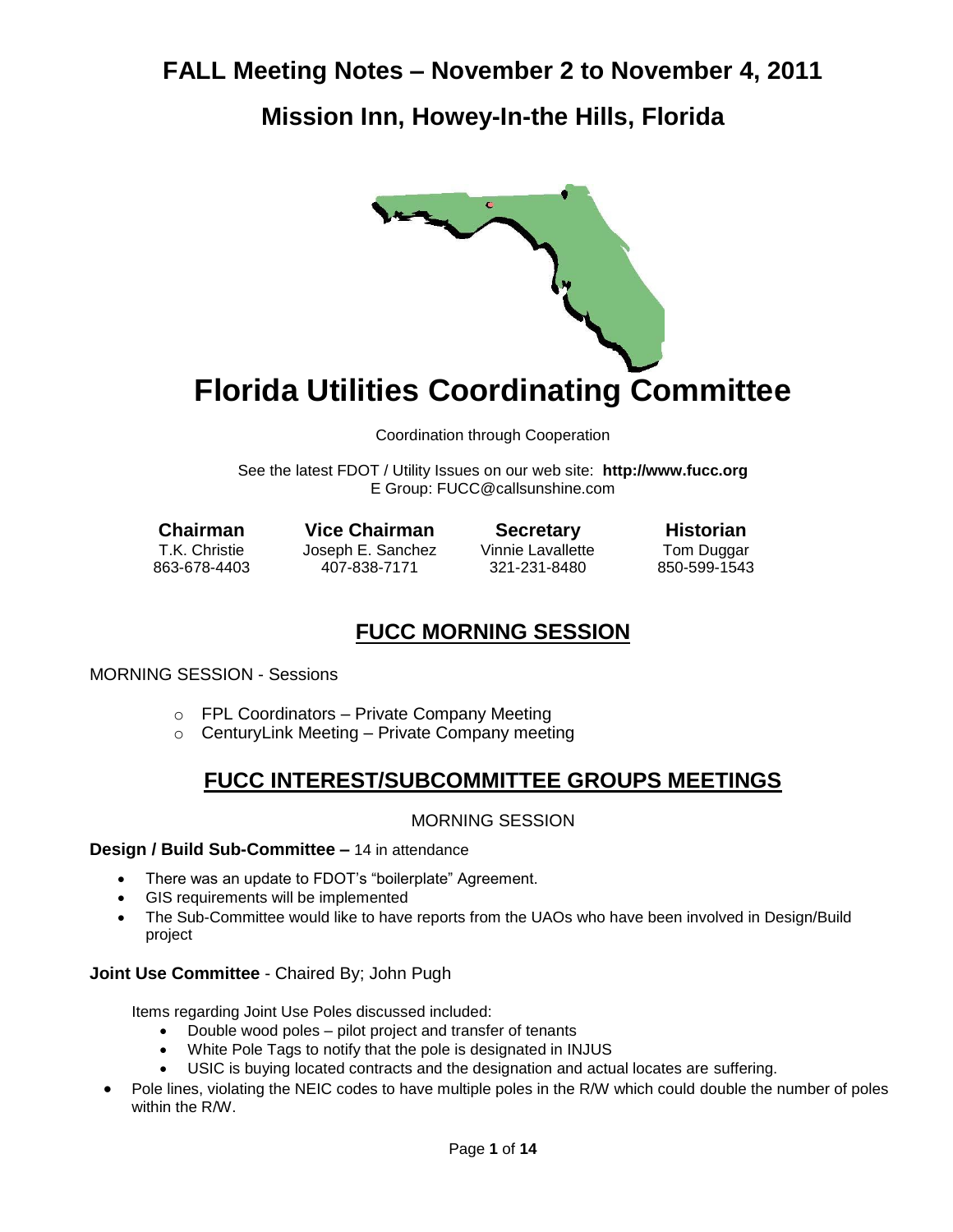## **Mission Inn, Howey-In-the Hills, Florida**

#### **By-Laws Review** - Chaired By: Steve McLaughlin & Chris McLaughlin

The FUCC By-Laws required a review every five years. Item for consideration in this update include:

- 1) Revisions to the Mission Statement
- 2) Revisions to membership qualifications automatic & voluntary
- 3) Define sponsorship levels
- 4) Review of the duties of the Secretary
- 5) Define and explain the requirements of the John Farkas Award.

#### **UAM / FDOT Standards (Index) Committee** - Chaired By: Bryan Lantz – 18 in attendance

Items discussed:

- 1) No issues with the new Utility Accommodations Manual (UAM) have been brought forward.
- 2) Discussions of Lane Restrictions
- 3) The Fourth Training Module for the FUCC Certification Training
- 4) The request that Concrete collars at manhole within the travel roadway no longer be used. To be investigated, and may require a definition from FDOT of the "travel lane".
- 5) FDOT's current CPR mantra.

#### **AWARDS / Nomination Subcommittee**

This Subcommittee met on Thursday morning with seven people in attendance. Six of these were past awards winners. The Subcommittee discussed the development of a list of potential candidate for the positions of Secretary, Historian, and Treasures for recommendations to the Chairman, to bring before the membership at the summer 2012 Meeting in Marco Island

The Subcommittee also discussed developing a recommendation list of potential candidate for the most prestigious FUCC award, the Malcolm Yancey award for the purpose of selecting a recipient at the August Meeting. Similarly, we need to develop a list of potential candidate to the Liaison Person of the Year. The Subcommittee reviewed the criteria for selecting these positions and awards.

It was noted that that recipient of the Malcolm Yancey Award must receive a unanimous vote of the committee and this award is only presented every two years. If a unanimous consent cannot be gathered, the award can be held until it next cycle. The recipient or the Liaison Person of the Year must receive a majority of the votes from the Award/Nominating Subcommittee.

Everyone is encouraged to review the requirement for the officers as listed in the By-Laws. The Subcommittee members were requested to submit their recommendations of candidates with a short paragraph stating why the candidate should be selected to the Awards/Nomination Subcommittee. You can e-mail your recommendations to the current chairman, Juan J. Lopez @ [lopezj@hillsboroughcounty.org](mailto:lopezj@hillsboroughcounty.org) or any of the current officers.

Because of the current makeup of the FUCC officers, the recommended individual for Secretary cannot be from the Power, Gas industries, or a consultants/

The Subcommittee would like to have the list of candidates for all the awards positions by the next meeting, Winter Meeting, in Ocala, February 2012. IT is essential to have each of the award winners identified by the winter meeting so there is enough time to gather the background information and prepare the presentation for the award at the Marco Island Meeting.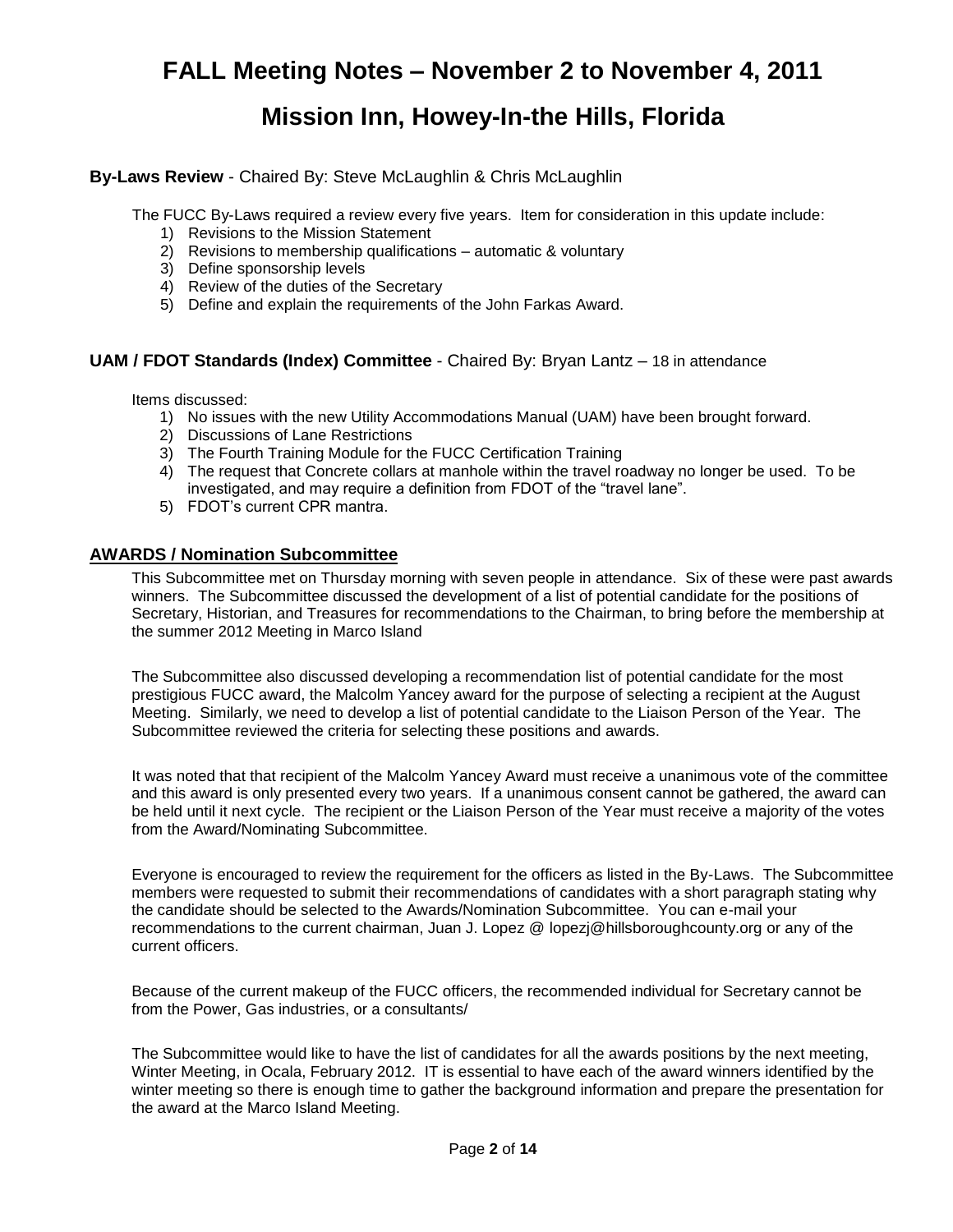### **Mission Inn, Howey-In-the Hills, Florida**

**Power Interest Group -** Co-Chair: Michelle Hernandez- Florida Power & Light & Chad Swails- Gulf Electric Attendance: 16

#### Agenda:

- Review of Section No. VII of FUCC By-Laws
- Discussed purpose/responsibilities of Power Interest Groups
- Discussed Possible Topics for Annual Educational Seminar
- Final Topic due by Feb Conference
- Discussed current issue with obtaining reimbursement from Reimbursable Projects
- Terminology Inconsistencies between DOT and Utilities
- Requirements posted by DOT are vague
- District 4 has check list
	- o Power interest group is going to take a look at the checklists and see if we can drill down the actual problem

Problems: Determining Reimbursement Eligibility? Or Determining proper paperwork required to process reimbursement?

1.Documentation Requirements for Reimbursable Project (Requirements)

- a. What are the requirements of the Department to meet their reimbursement requests?
- b. FDOT already has the ability to Audit Project files
- c. TECO is concerned about the placing of project information in Public Records. Invoices are being turned down with request for additional information
- d. What does District 7 requires as "Proof of Payment?
- e. Tom Bane noted that requests for additional information are for clarification to the Comptroller's office, to be approved by the District Utility Office.
- f. Are guidelines available? They should be in the Agreement (Supporting Documents should clearly identify the reimbursable work.

What is required by the Department to meet their reimbursement requirements?

Federal Highway Administration reimburses the State. FDOT then reimburses each UAO. FDOT can supply guidelines, but implementation is by each Agreement. Tom Bane will provide a link to the Comptroller's office for their requirements.

It appears that most electric companies do not have the details to support their invoices. They use either "Force Account" or "Lump Sum" for their reimbursable work.

Lane Closures/ Pacing Plans

- FDOT is reviewing current MOT standards and they plan to have new printed versions out in January 2012
- Pacing Plans
	- o Discussed issues with FHP not following plans

Proposed ADA Rule Changes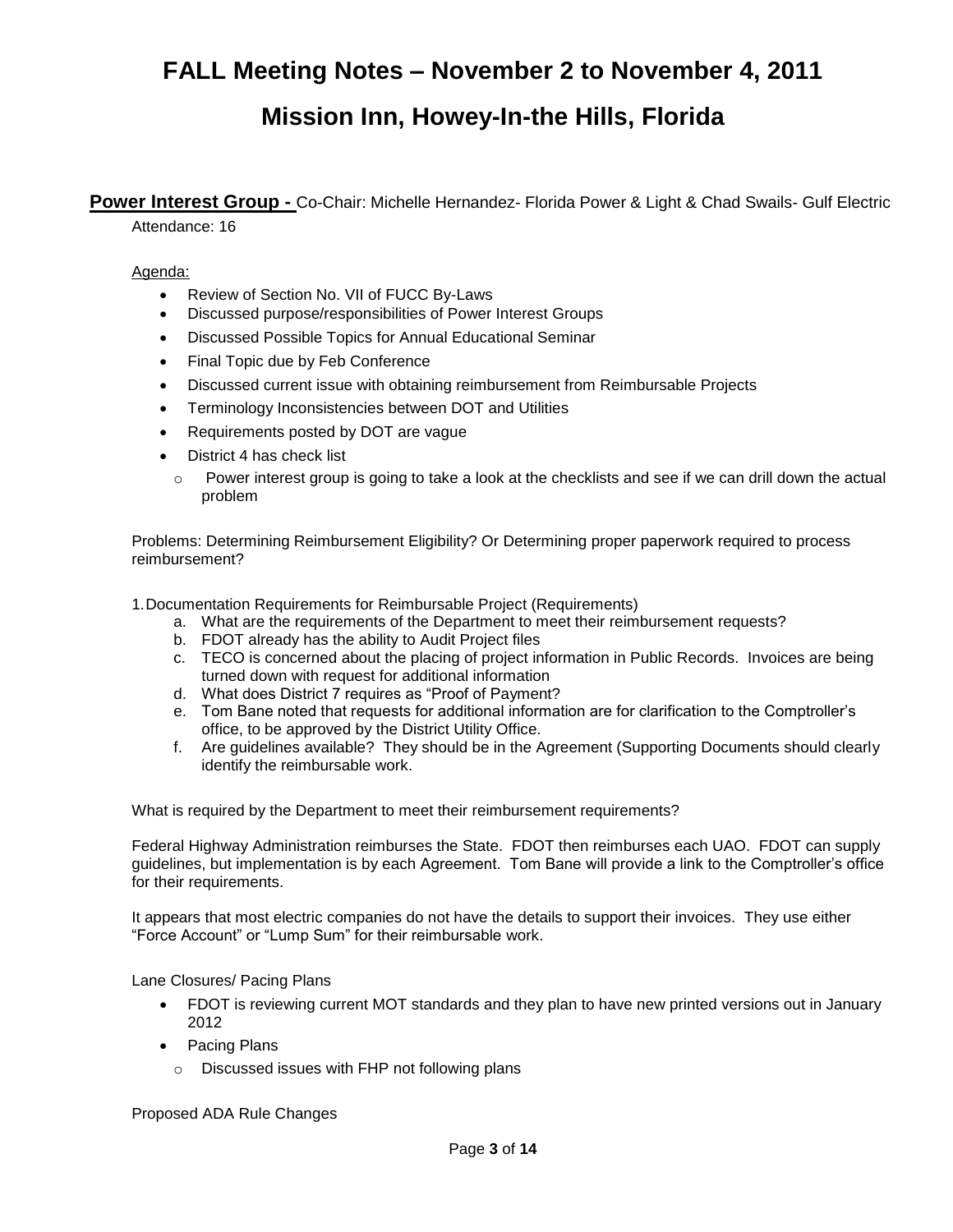## **Mission Inn, Howey-In-the Hills, Florida**

 Discussed current ADA exception and how the new ADA Rule making does not include the current exception. Dave Kuhlman (Florida Power & Light) will be giving a presentation during afternoon session

OSHA Crane/Derrick Rule

- Reviewed current policies
- If a contractor requests to de-energize a line and it is not in the work Schedule, it could be a claim for reimbursement of the UAO's cost to the contractor.
- The FDOT's Contractor is responsible for the determination of who is qualified to operate their equipment. The UAO is not the OSHA Police.

#### Follow-up Items for February Meeting:

- Review Attached documentation and determine if issues is at State, District or Utility Company level. To be discussed at next meeting
- Email Attendees of Power interest Group to gather possible topics for Annual Education Seminar

### **Underground Interest Group** - Chaired By: Sandra Cannos, TECO Peoples Gas System Attendance: 15

The meeting was called to order by Luis Castellanos acting as Chair and Sandra Panos as acting Co-Chair.

After a round of self-introductions Luis discussed the desire to have a new format where the endpoint is resolution.

**Topic:** Non- Utility Contractors are using the APWA utility color codes to mark member operator facilities. The consensus of the group was that only the utility should be using these colors and that pink is designated for design. It was brought to the group's attention that SUE companies so have a code FHWA ASCE SUE C-I-38- 02.

#### **Action Items:**

 Research Sue standard FHWA ASCE SUE C-I-38-02- (will be researched and discussed in the next meeting)

- Address it in 556 (long range goal)
- Notify right of way owners (inspectors to assist-verify locating company)
- Educate/PR- voice concerns at local utility groups

**Topic:** Quality of **as-built.** As-built quality is lacking; lines are being damaged that are too deep or as-built cannot help determine where the lines were installed. Shallow lines are a problem.

 Quality of "As Built" plans is most cases not current. Current "as Built" plans should have faculties noted using X –Y=Z Coordinates lacking and in

#### **Action items:**

- Establish standards of recordkeeping based on published data. Ie true xyz coordinates.
- Institute a procedure for counties and cities similar to DOT's process.

#### **Presenter:**

Kathy Thrash- Kathy did a presentation on the upcoming changes to the online ticket system (IRTH) and also introduced their new online training program- Safety Matters.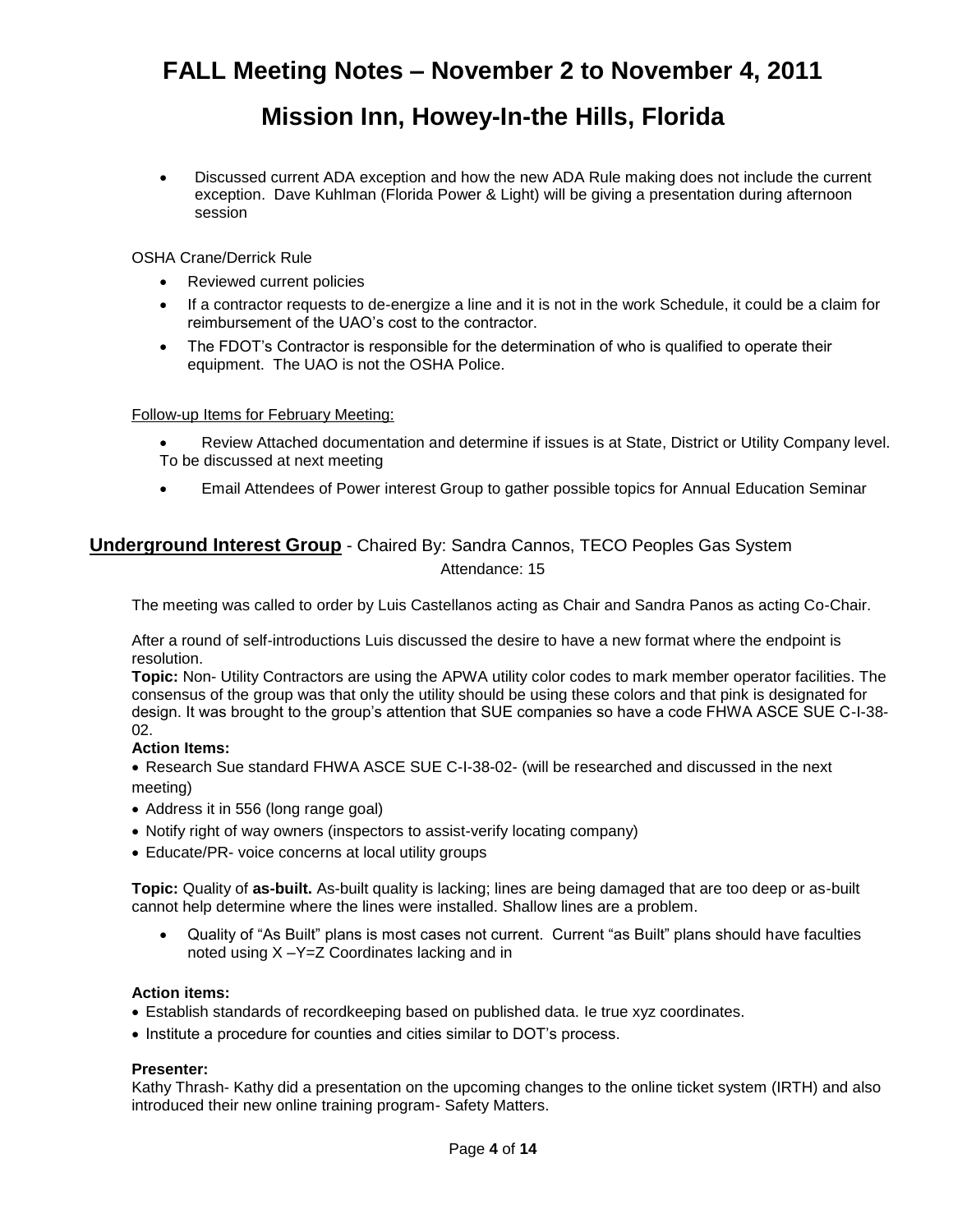## **Mission Inn, Howey-In-the Hills, Florida**

**Telecommunications Interest Group –** Chaired by Don Anthony- Bright House Networks, LLC.

There were twenty three in attendance. Items discusses were:

- $\triangleright$  Ron Popp; CenturyLink The City of Cape Coral had issued a reimbursement on a Parcel that disregarding a platted easement.
- Verizon Hillsborough County is seeking qualification of relocations on Non-Transportation Projects.
- $\triangleright$  A telecom consultant has been subpoenaed to produce records on a project that is over 4 years old.

#### **Permitting Sub-Committee – Henry Bowlin – CenturyLink**

Thanks to everyone who attended the Permitting Committee Meeting - 19 in attendance: 2- FDOT; 7- Consultants; 7- Telecom; 2- Electrics; 1- County.

Agenda:

- Today we discussed Permitting issues in District 3, Electronic Permitting for FDOT Permits, Environmental permitting and Water Management District permitting.
- This Committee is requesting the F.U.C.C. send a letter to the Director of DEP, inviting/requesting they send either a local representative (local to our meeting locations) or someone from Central Office to attend the F.U.C.C. meetings. Their Permitting process and technical specifications need to be reviewed and updated to incorporate current construction methods and materials. We feel this would minimize the need for DEP to request additional information in this area which delays the permit approval.
- We are monitoring a city's request for permits for submerged land/water crossings which normally would be sent to Army Corp. Engineers for review and approval.
- FDOT is reviewing permit special conditions obtained from a QC review, evaluating and validating that the request are necessary for specific conditions.

### **RAILROAD COMMITTEE INTREST GROUP –** Chaired by Catharine Adkins, CXS Railway.

Call to order: A Railroad Subcommittee meeting was held at the Mission Inn located at Howey-in-the-Hills, FL, on November 2, 2011. The meeting convened at 10:00 a.m. Chairperson Bill Braman presiding.

**Members in attendance**: Adam Padgett, T.K. Christie, David Kuhlman, Don Anthony, Art Gilmore, Bryan Lantz, Blake Gross, and Cat Adkins

**Announcements**: Bill Braman has moved to another position at CSX and Cat Adkins will replace Bill as the Railroad Subcommittee chairperson.

#### **Discussion Items**:

- Scheduling a railroad permitting class at one of the FUCC meetings in 2012.
- Availability of Flagmen
- Providing Educational Workshops relating to railroad matters.
- Reducing the number of Railroad Subcommittee meetings from 4 to 1 a year.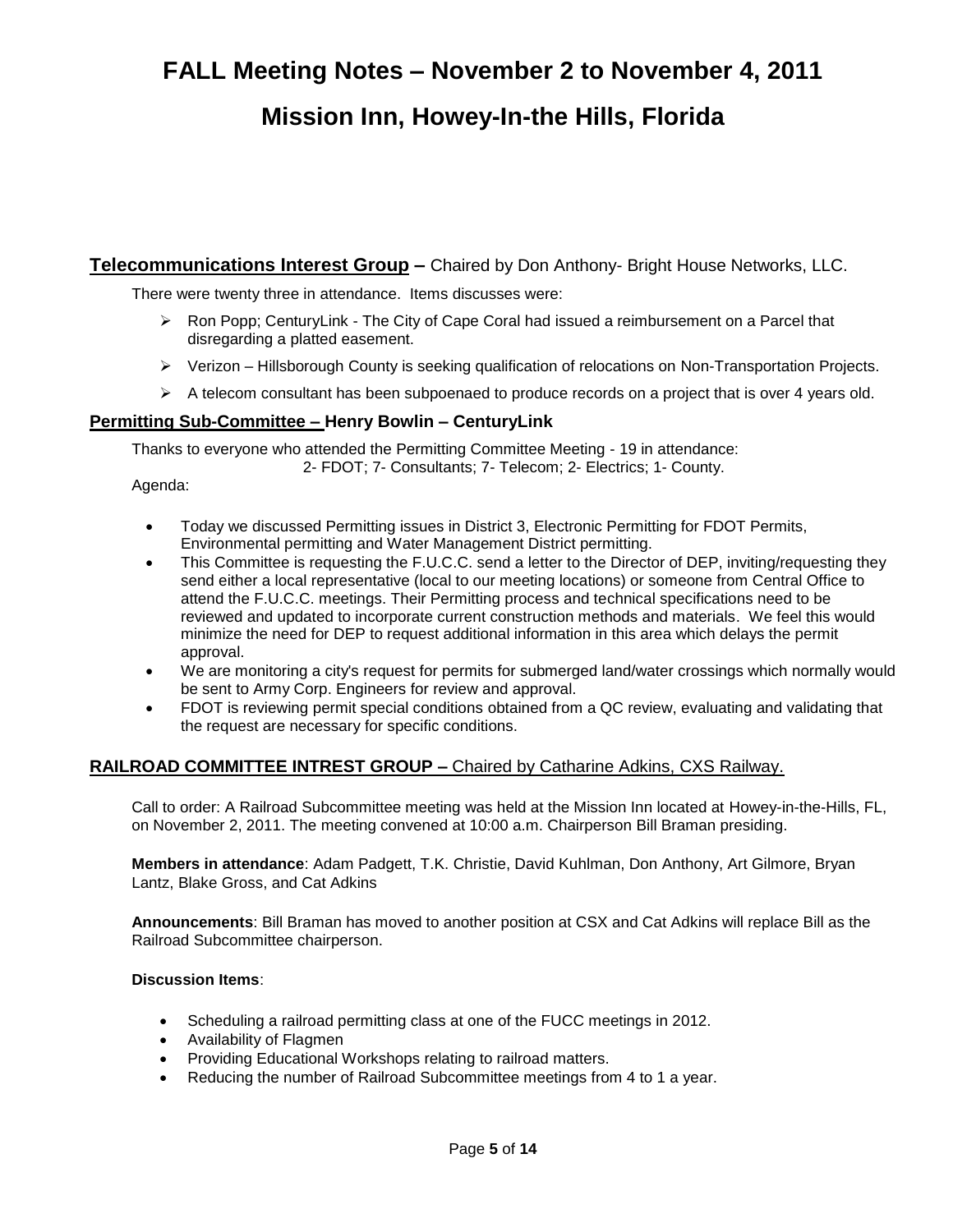# **FALL Meeting Notes – November 2 to November 4, 2011 Mission Inn, Howey-In-the Hills, Florida**

### **FUCC EDUCATIONAL WORKSHOP PRESENTATION**

T.K. Christie, Progress Energy Florida, welcomed all who were attending this meeting, noting the follow first timers:

- Joel Chatham, Progress Energy Florida
- Larry Shock, Outsource
- Catharine Adkins, CSX Railroad

T.K. introduced all of the exiting offices. There was a suggestion from the floor, that FUCC develop a Survey to be distributed to the membership asking all to identify three issues, which are "key issues" to be forward as a Panel Discussion for an upcoming meeting's agenda.

#### **UNDERGROUND LOCATION OPTIONS**

Joe Sanchez, Florida Gas Transmission Company, introduced the first speaker Todd Briner, P.E., with Terra Technologies, LLC. This is a two year old company created as a solution provider to the utility industry for highway and mass transit projects. There are actually three companies under the Terra Technologies umbrella.

**TERRA MOVE –** A patented process to relocate and existing telecommunications duct bank, 30' horizontal and 15' vertical. This process has been used to move a 27 way duct in horizontal direction 30' off set for a distance of 425 Feet.

**TERRA CAP** – This is a precast product that is placed over an existing installation, consisting of a concrete arch in 8' panels x 3' tall as a load bearing arch support. This process has a production rate of 200/day.

**TERA SHIELD** – This is a procedure that places plates under existing ducts for adjustments and temporary supporting during construction projects.

#### **REPORT ON FDOT'S ON-LINE PERMITTING**

The Second presentation was an update on the FDOT's study of the ON-LINE PERMITTING process and procedure. Dan San Gregrio, FDDOT's ITS office reported the Department is developing a "One Stop Permitting Portal" to submit permits to the Department. This was initialed by Tom Bane who noted the FDOT needs to have an on-line process for permitting on State roadways. The On-Line Permitting portal would allow:

- Standardized and streamline processing of Permits.
- Establish a core information interface.
- Queries and search options through "drill down" menus.
- Instructions that are statewide.
- Provide space for questions and Feed-Back responses, on-line
- Track the Status of Request and Permit.
- Permits will be populated through the data provided and can be project specific.
- There are 17 Permitting Agencies within the State Systems.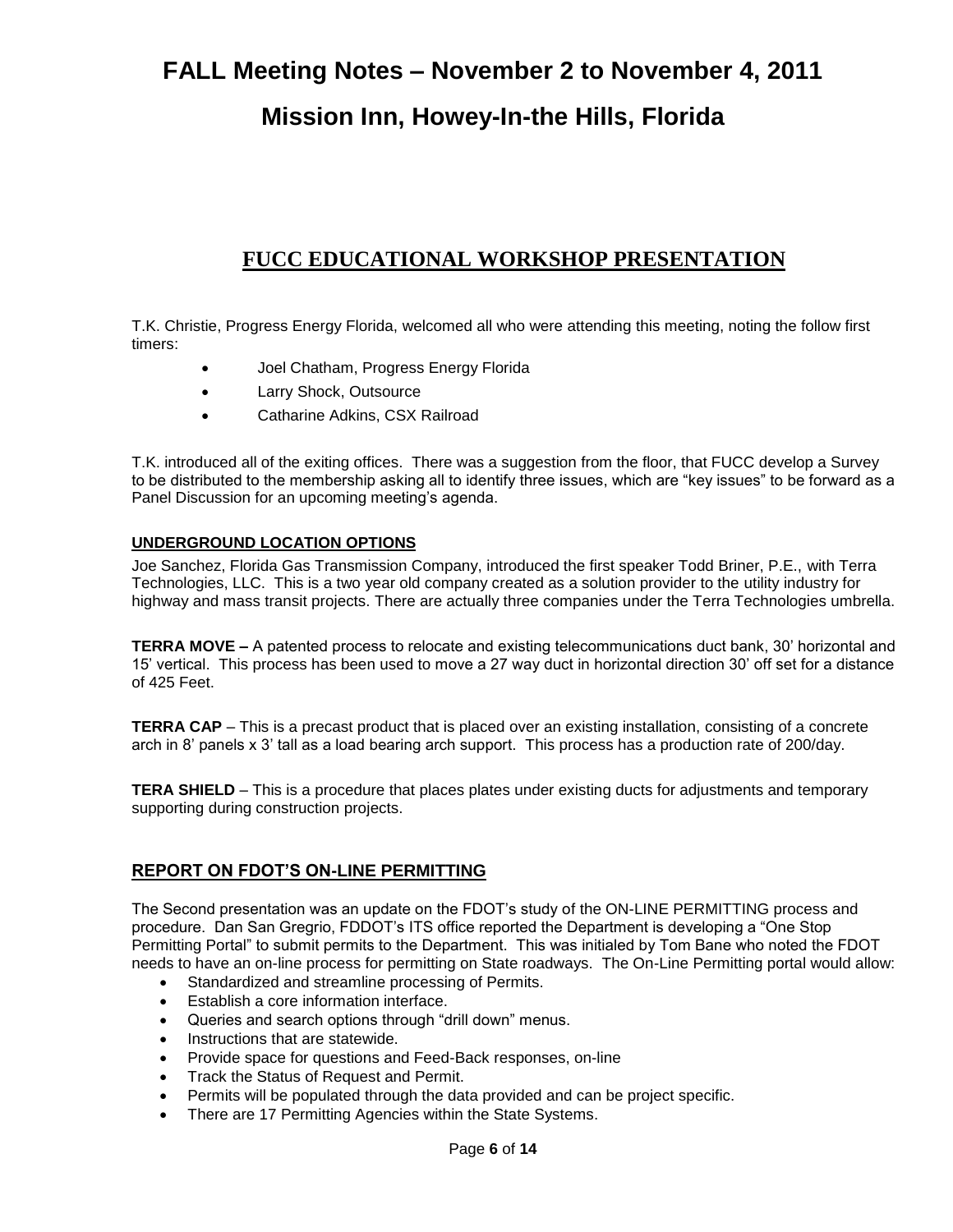# **FALL Meeting Notes – November 2 to November 4, 2011 Mission Inn, Howey-In-the Hills, Florida**

- Accomplish the FDOT and State goal of;
	- **C –** consistency
	- $\triangleright$  **P** Predictability
	- $\triangleright$  **R** Repeatability

On-Line Utility Permitting will give the State its "Biggest Bang for the Buck." Tom Bane will remain as the point of contact. Tom noted notes the funding and resources for this program are not currently available, but FDOT Management supports the concept. There are to be no changes in authority, just streamlining the process. **ADA Compliance Revisions & Exceptions**

The third presentation of the afternoon was a Power Point, with handouts, given by David Kuhlman, F P & L Company, on the proposed revisions to the ADA Guidelines. David felt that a discussion on the Proposed Guidelines and its impact on existing utility pole are warranted should be a concern to the owner and its tenants. These new Guideline have been published in the Federal Resister on July 26, 2011.

The statements that "All new facilities shall comply with 48" clear width" & "All alterations to facilities shall comply with a 48" clear width" could be interpreted several way by those reviewing permits for compliance. Dean Perkins at FDOT is a good contact person to express concerns.

### **FDOT PRESENTATION**

Thomas Bane gave a report on the FDOT and its impact on the utility industry. Utility issues were first addressed in the in 1956 Highway Safety Act. In 1969 the first Utility Accommodation Manual was created, followed in 1988 by the Utility Accommodations Manual. Now we have the "ONE DOT" with a responsible person in each Department. Manuals and Policies are the responsibilities of the Manger of Office/Department.

The new mantra of the FDOT is  $C - P - R$ :

- **C –** consistency
- $\triangleright$  **P** Predictability
- $\triangleright$  **R** Repeatability

The human element is taken out of the approval process. FDOT, Its engineers and consultants are not lawyers. They are design professionals. FDOT is moving toward the Central Office Policy making. Only the District Secretary and Ananth Prasad, Secretary of Transportation, can direct the District Office when they are out of "sync."

All conflicts with the utilities should remain at the District Office, and then "bubbled" up to the next higher person at the District Office. Try "Up" not "Out."

Ananth Prasad speaks for the Department. Other at the Central Office is staff reporting to Ananth.

#### **FUCC STEERING COMMITTEE MEETING**

Joe Sanchez called this committee meeting to order. Items discussed were:

- $\triangleright$  The application for PDH and PE Credits has been submitted to Tallahassee for approval.
- $\triangleright$  A Vendor Session may be scheduled in May of 2012. This type of session would aloe Vendors to elaborate on the business and the opportunities to provided services to the utility industry. Two or three members would be available to review Power point presentation for content (Dennis LaBelle – Bryan Lantz – John Murphy).
- $\triangleright$  It was suggested that submission of Agendas two month prior to the meeting will allow time for the subject matter to be placed on the FUCC Web Site. This will enable potential attendees to secure approval for attendance, in a timely manner.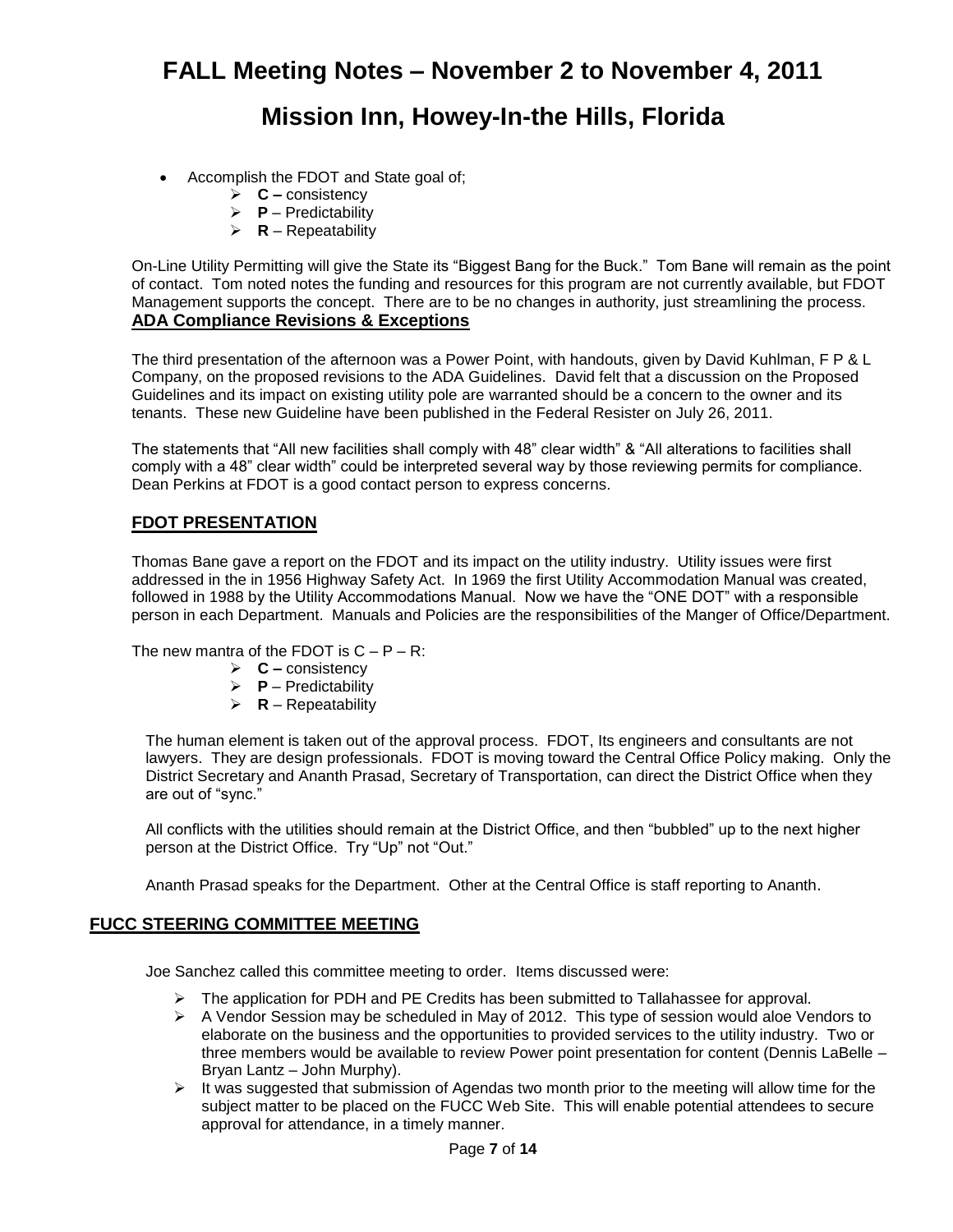### **Mission Inn, Howey-In-the Hills, Florida**

- $\triangleright$  It was proposed that the Chairman send out a list of topic and item for discussion and additional research. Membership could then designate the top three "hot" items.
- $\triangleright$  Discussions on a Panel Forum to review and discuss reimbursable items of work on FDOT projects. This should include the requirement and completion of the correct and current forms. Several years ago Gerald Witt made a presentation "Take My Money." There are problems getting the proper documentation submitted the first time. These include; 1) Eligibility Determination for Reimbursement and 2) Submitting for reimbursable payment.
- $\triangleright$  If was felt that we should keep inviting Government Officials to meeting held in their areas.
- $\triangleright$  There was a discussion of the options/possibilities of changing the organization to a 501.C3 Organization, "Non-Profit Organization 501.CE. We are now a Not for Profit Corporation. In order to make the correct assessment we need a copy of the 2007 By-Laws for review, to determine the Pros/Cons of each type of organization.
- $\triangleright$  The FUCC's sound system will need to be used at Marco Island to help reduce meeting costs.
- $\triangleright$  The number of meeting dates was again discussed with the potential to reduce the number from 4 to 3 a year. IT was also stated that the reduced cost to the organization of the three meetings assist in the financial commitment and obligation to build revenue for the annual meeting.
- $\triangleright$  The Steering Committee needs to take the lead with the identification for issues for presentations and workshops.
- $\triangleright$  The Steering Committee needs to review the attendance and cost of the meetings, including the locations. Vinnie Lavallette can have the actual costs and project 2012 costs for reference.
- $\triangleright$  The Permitting Sub-committee will notify the Florida DEP on the "On Line Permitting procedure being studied, creating an electronic permitting process for their comments.

Motion by Bryan Lantz was seconded by Michelle Hernandez to authorize David Kuhlman to notify the United States access Board advocating the FUCC request for the retention of the (32") 32-inchhorizontal exceptions clearance, currently in use. Motion passed.

Motion by the CSX Sub-Committee to reduce the number of railway Subcommittee meeting to only one each year. Motion was made by Committee Chari, no second is required. Motion Passed

#### **FUCC BUSINESS MEETING**

Chairman T.K. Christie called the meeting to order at 8:00 A.M. The Chairman welcomed everyone, gave his opening remarks, and thanked the vendors and sponsors for their continuing support. The Chairman introduced David Kuhlman, who gave the Invocation followed by the Tribute to the Flag. The Chairman introduced Joe Sanchez for the reading of the minutes.

There was a motion by Bryan Lantz and seconded by John Pugh to wave the reading of the minutes. The minutes will be posted on the FUCC Web Site on Monday, November  $7^{\text{th}}$ . The group was reminded of the E-mail Group for FUCC. To become a member of the group you should send an E-Mail to [FUCC@callsunshine.com.](mailto:FUCC@callsunshine.com) In the subject line, type the word: subscribe, you will automatically be added to the group and will be receiving all future electronic mail outs. The FUCC web site is up and running at the old address: http:www.fucc.org.

Mr. Chairman then called for the reading of the Historian Report. Unfortunately, Mr. Tom Duggar was unable to attend this meeting so Gary Monday read the prepared report.

#### **Historian Report**

FIFTY YEARS AGO – November 10, 1961, Fort Meyers, Florida – Total Attendance 22 Telephone – 11 Power – 8 FDOT – 2 Fla. RR & PU Commission – 1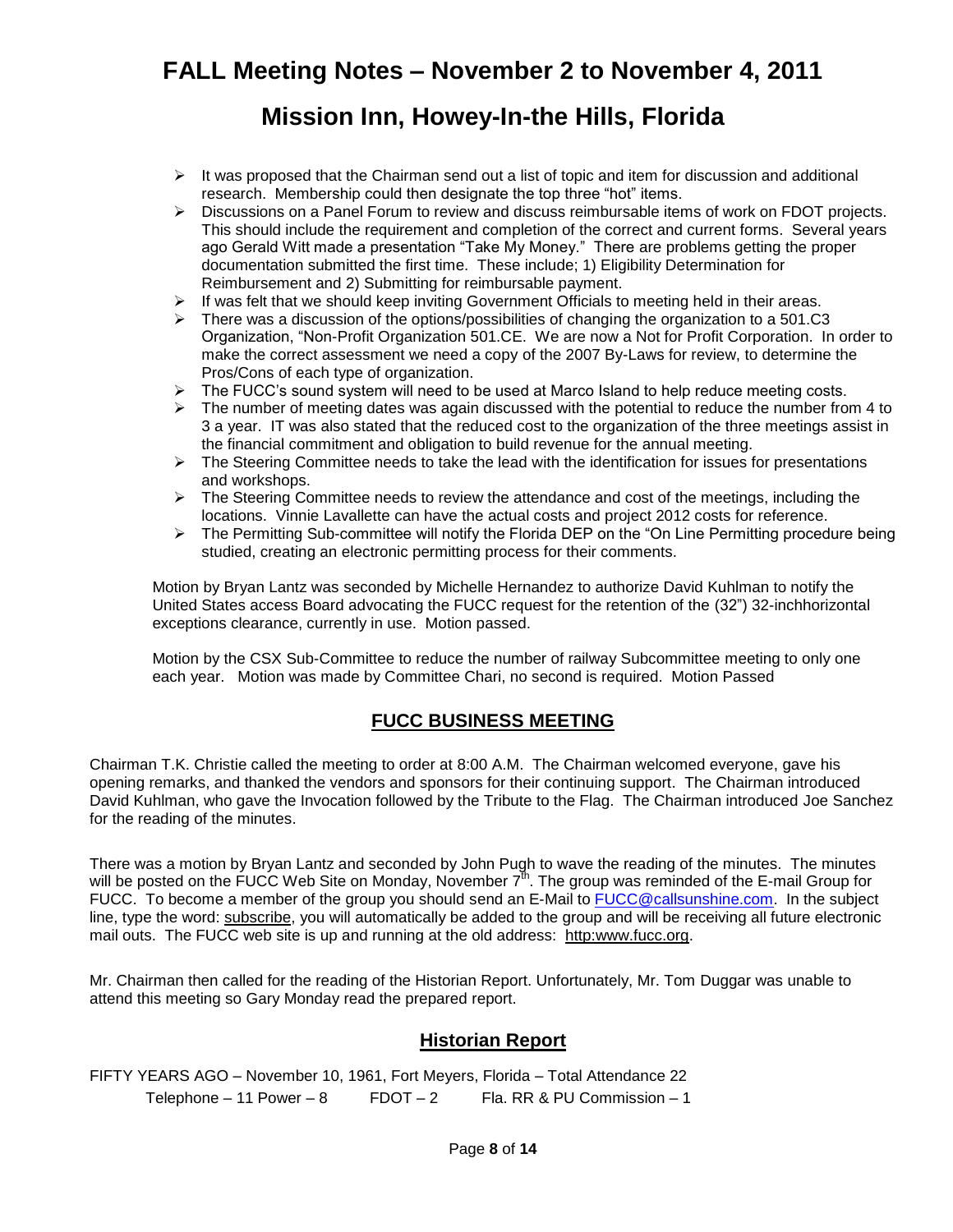### **Mission Inn, Howey-In-the Hills, Florida**

- Chairman Ralph Oswald, Florida Telephone Corporation
- $\triangleright$  Vice Chair Ken Williams, Inter-county Telephone & Telegraph Co.
- Secretary Edward J. O'Conner, Florida Power Corporation

Considerable discussion was carried on by the group concerning the meeting called by the State Road Department in Tallahassee to discuss with road contractors and utilities delays in Construction of various projects. It was the consensus of the group that a sub-committee be appointed to attend the meeting and file a report of the outcome of the meeting. This sub-committee is not to take an active part in the discussion, but report back to the Committee so that a Special Meeting could be call to further discuss this matter should the need arise.

The State Road Department stated that an operations manual from the State Road Department is forthcoming. A motion was made to hold a general meeting with representatives of the State Road Department to go over this manual with them to straighten out the many conflicting procedure now being encountered.

25 YEARS AGO – Nov. 7, 1986, Royce Resort Hotel, Ft. Lauderdale, FL – Total Attendance 66

| Telephone $-16$ Power $-19$  | FDOT – 7              | Cities $-7$ | $CATV - 6$     |
|------------------------------|-----------------------|-------------|----------------|
| Gas - 3 One-Call Centers - 2 | Locating Service $-1$ |             | Consultant – 3 |

- $\triangleright$  Chairman Mike Flanery, Pinellas County Water
- $\triangleright$  Vice Chair Roswell P. Sherling, Lee County Electric Cooperative.
- $\triangleright$  Secretary George McWicker, Southern Bell

Members who attended that meeting that are still active in the FUCC are Dennis LaBelle, Dennis Black, and Thomas Duggar.

Bill Garrett, Historian, advised that we were observing the 50<sup>th</sup> Anniversary of the official founding of the Florida Utilities Coordinating Committee. Our By-Laws were established at a meeting held in Tampa on November6, 1936. Bill read excerpts from the minutes of that first meeting, and also read minutes of the meeting held 25 years ago in Leesburgh.

The first guest speaker was Executive Director of the Florida High Speed Rail Transportation Commission He spoke and had a slide presentation about the high speed rail system proposed for the Tampa-Orlando-Miami corridor.

The second guest speaker with the City of Miami Department of Public Works presented a slide illustrated talk on the subject of Controlling Costs in Public Rights-Of-Way. He spoke of ways to avoid liability problems, of damages caused to pavement and utility facilities by crews working in the right-of-way, and contract cost over-runs.

New Business: Pat Cassalia advised that the Underground Committee has expresses interest in the methods being used in Virginia to locate subsurface utility lines and other features from above the surface by sonic means and also the air-vacuum method of uncovering subsurface utilities when that becomes necessary. She made a motion that the Florida DOT is asked to undertake a study of such location techniques and means by which all utility companies or agencies with facilities in a segment of the right-of-way could participate with the DOT in a joint location effort using such techniques. The motion was approves. Jerry Sasser said that the DOT planned to study this technique before the end of the year.

Respectfully submitted for Tom Duggar by Gary Monday, ASH Engineering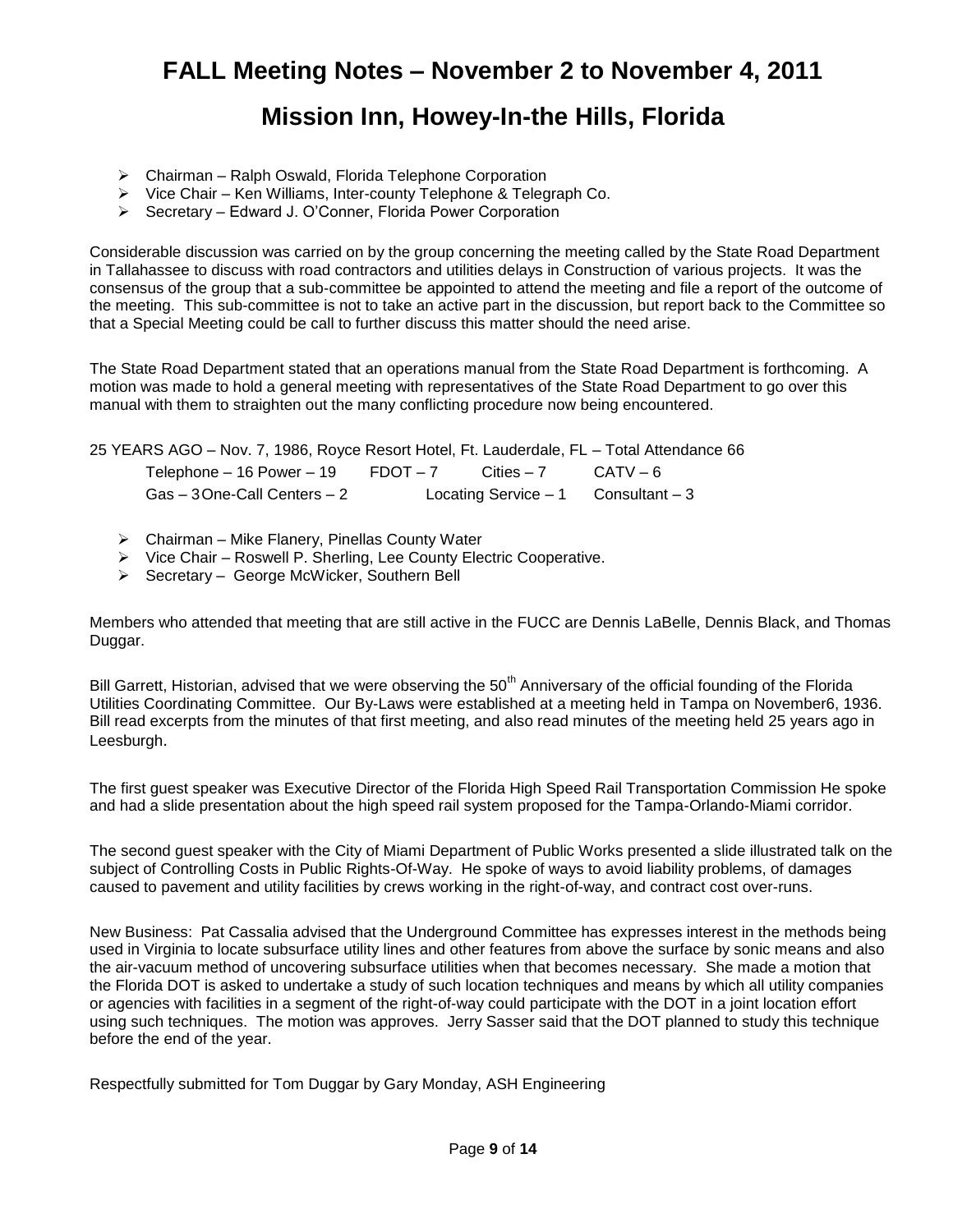### **Mission Inn, Howey-In-the Hills, Florida**

### **Treasurers Report**

No Report is available at this time.

#### Sun Shine State One Call of Florida Report

#### **IRTH Upgrade coming soon**

Sunshine State One Call will soon roll out a major upgrade affecting all areas of the IRTH Ticket Management System. Find out how the changes will impact you or your organization by visiting www.callsunshine.com and clicking on IRTH Update in Hot Topics. Exact dates will be announced as soon as we have successfully completed testing the new system.

**Member updates:** Subscribe to http://list.callsunshine.com/mailman/listinfo/ssocoftechnical

- **All Updates:** Subscribe to http://list.callsunshine.com/mailman/listinfo/ssocoftechnical
- **ITE Updates**: Subscribe to http://list.callsunshine.com/mailman/listinfo/ssocofite

#### **Online program offers training and convenience**

The Safety Matters online program will be available next week. Throughout the program's six chapters you get a refresher in locate tickets, intense review of the tolerance zone, white lining and some common-sense safety recommendations to make the call-before-you-dig process go smoothly. Each chapter ends with a short review test. Get a wrong answer? You'll be sent to the page with the correct information for a quick review.

#### **Chapter 1: Why are we here?**

| 1. Damage prevention<br>2. Damage prevention players       |                                                                                             |
|------------------------------------------------------------|---------------------------------------------------------------------------------------------|
| 3. How did this all get started?                           |                                                                                             |
| <b>Chapter 2: Planning the Job</b>                         |                                                                                             |
| 1. The notification process                                | 2. Requesting a locate ticket                                                               |
| 3. White lining – the old 500-foot limitation is no longer |                                                                                             |
| 4. Two full business days explained                        | 5. Internet Ticket Entry                                                                    |
| 6. Reading a locate request/ticket                         |                                                                                             |
| 7. What do to when your job site is underwater?            |                                                                                             |
| <b>Chapter 3: Waiting for Utility Locate Marks</b>         |                                                                                             |
| 1. What happens after the call?                            | 2. Utility locating explained                                                               |
| 3. Digging before two full business days                   |                                                                                             |
| <b>Chapter 4: Digging Safely</b>                           |                                                                                             |
| response                                                   | 1. checking the Positive Response System – excavators are required by law to check positive |
| 2. Jobsite inspection                                      | 3. Interpreting the marks                                                                   |

- 4. Private utilities 5. The tolerance zone uncovered
- 6. Working within the tolerance zone

#### **Chapter 5: Dealing with the Unexpected**

1. Jobsite surprises – when something doesn't look right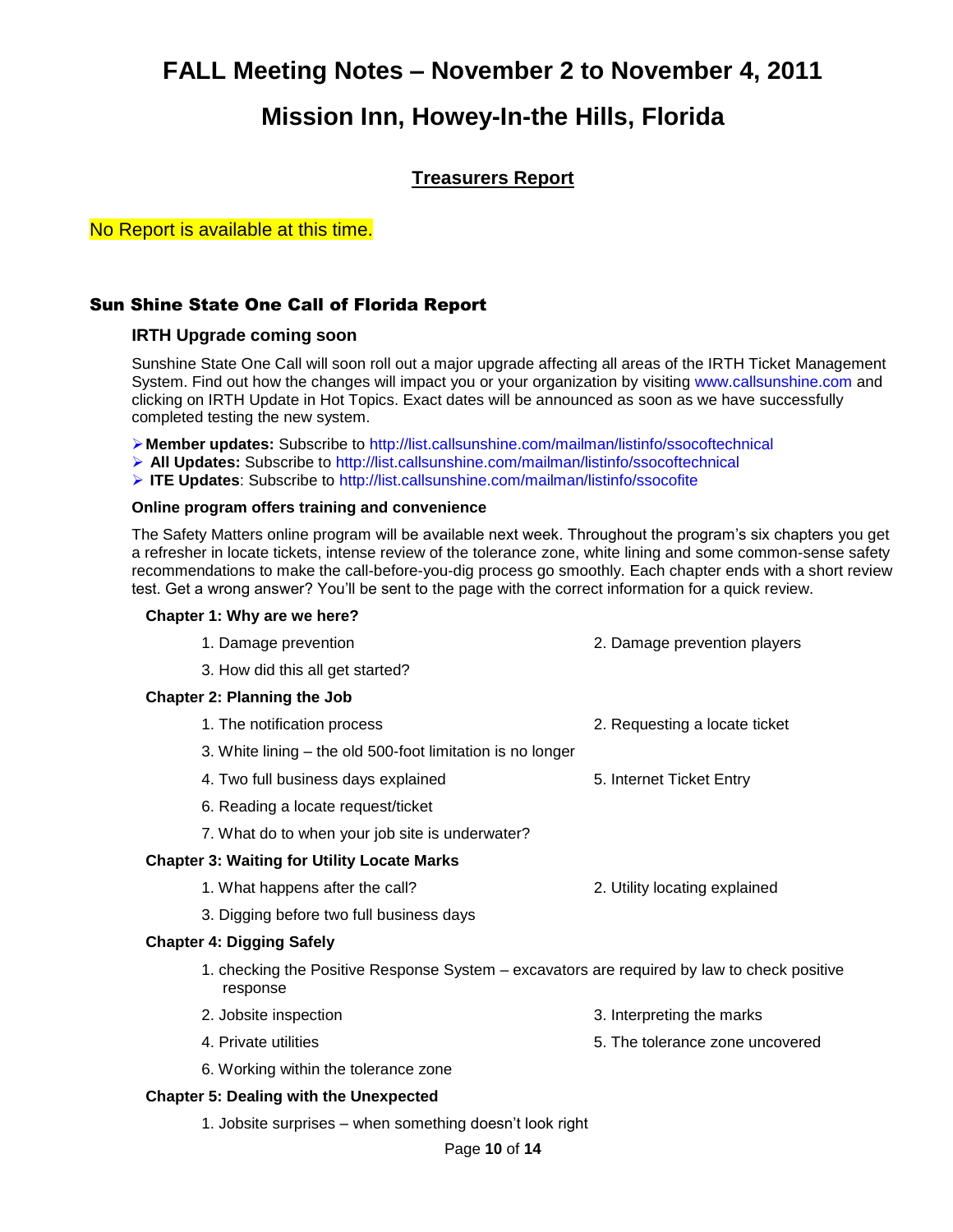# **FALL Meeting Notes – November 2 to November 4, 2011 Mission Inn, Howey-In-the Hills, Florida**

2. What to do if you hit an underground facility

#### **Chapter 6: Special Provisions**

1. Violations 2. Alternative dispute resolution

3. High-priority subsurface installation

#### **Annual Report**

Watch for the fiscal year 2010-11 annual report for a summary of damage prevention activity. It will be available online at www.callsunshine.com.

#### **Attention Members**

Update all contact information and stop the transmission of incorrect or outdated contact information. The Catastrophic Contact Information, Member Contact Information forms are under the Forms and Applications link at www.callsunshine.com. Help us provide the most updated contact information to excavators.

#### **Locate Ticket Statistics**

- Incoming ticket volume for September 2011 was up 1% from September of last year, down 1% for the fiscal Year to date and down 7% from last month.
- Outgoing (billable) transmission volume for September 2011 was down 1% from September of last year, down 3% for the fiscal year to date and down 7% from last month.
- Positive response system late notice transmissions totaled 24,077 (5% of total) for September 2011 and 78,230 (4% of total) for the fiscal year to date.
- Positive response system responses for code 3F "Unmarked Marking delay requested by locate technician and agreed to by excavator" totaled 48,164 (8% of total) for September 2011 and 185,291 (7% of total) for the fiscal year to date.
- Average answer speed for September 2011 was approximately 22 seconds for the month and 24 seconds for the fiscal year to date.
- Incoming ticket volume for September 2011 was approximately 64% ITE and 36% phone for the month and 63% ITE and 37% phone for the fiscal year to date.
- SSOCOF total membership for September 2011 was 911 primary and 271 associate.

#### **FREE resources help navigate damage prevention**

Visit our online store at www.callsunshine.com to view or order SSOCOF's Damage Prevention Guide, Florida Excavation Safety Guide, and the Florida Damage Prevention Professional.

#### **SAFE DIGGING IS NO ACCIDENT. ALWAYS CALL 811 BEFORE YOU DIG.**

#### **FLORIDA DEPARTMENT OF TRANSPORTATION REPORTS**

#### **Central Office -** Tom Bane

FDOT has modified it agreements to include the "Buy American" clause, if it was not already included. The FHWA will not reimburse the Department who then cannot reimburse the UAOs if this reference is not included. All agreements will be updated in the very near future. Any project with Federal Money involved with reimbursement involved must be reviewed.

There have been conversations centered on this issue as to potential problems, qualifying that all items are "Made in America."

Page **11** of **14** This is a federal requirement and not the FDOT's decision. Discussions regarding UAO concerns must be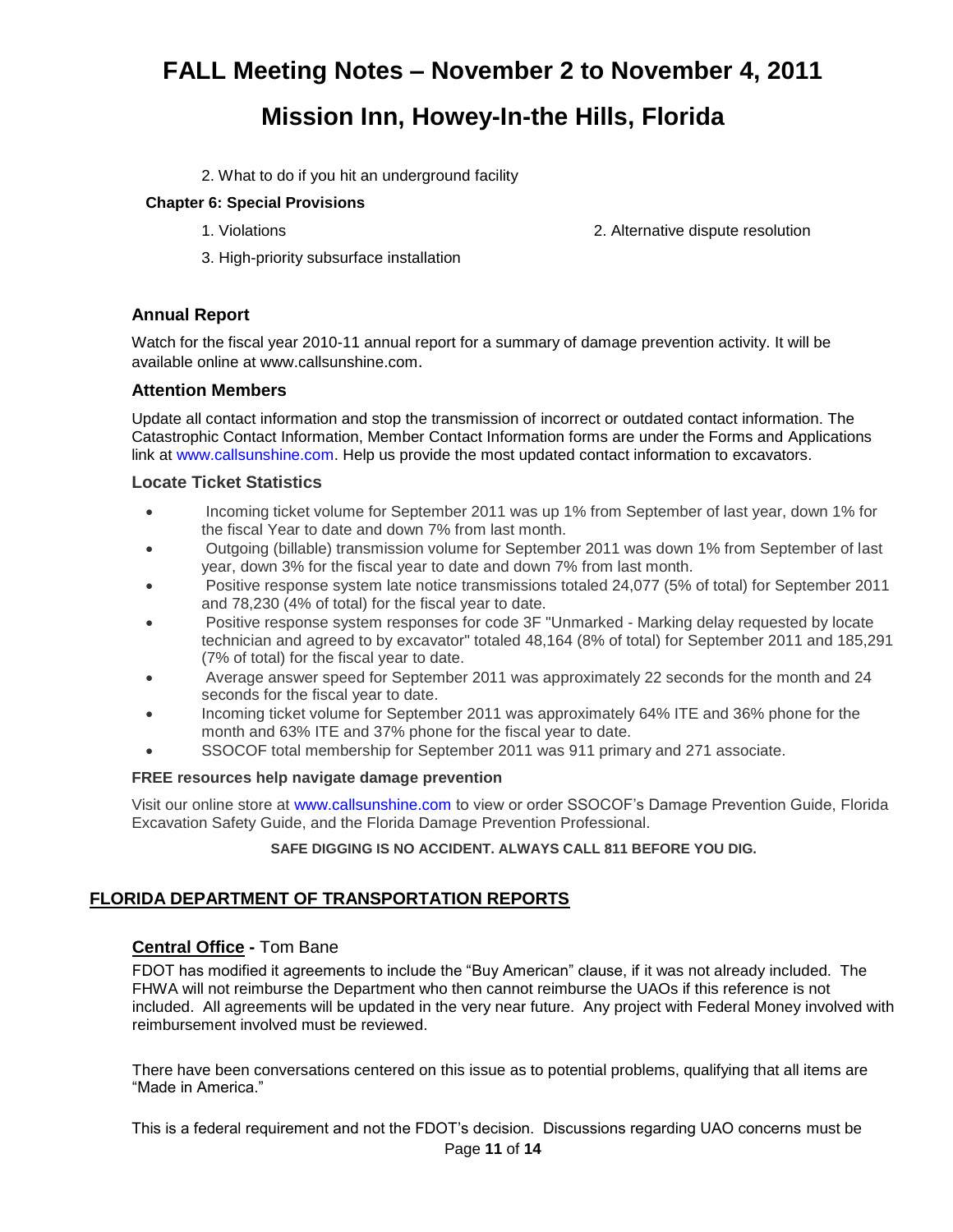### **Mission Inn, Howey-In-the Hills, Florida**

forwarded to the Central Office and FHWA. Rodger Woods at FDOT's Central Office is the attorney who will be addressing issues. The FDOT's proceeding to modify its Agreements.

Tom suggested that if the UAOS has concerns they should contact Rafage Darge at the FHWA.

State has a new General Counsel.

FDOT will Amend all Master, to address their Buy American requirements

**District One –** John Faison reported that monthly meetings are still ongoing. They are in the process of selecting a new District Secretary.

**District Two** – No Report Given or Submitted

**District Three -** No Report Given or Submitted

**District Four –** Tim Brock reported there is a lot of on-going Design/Build Projects. The I-95 Reconstruction projects are "A million dollars a day" construction efforts and thanks to the UAOs for their help and corporation.

Monthly reports on the District's projects are distributed via E-mail to all of District 6's utility partners.

The I-95 project in the northern area of the District is a 3-P project. There could be more that 3 short-listed partners. The Department will allow non-short listed teams to solicit the anticipated work. The UAOs are advised that they could be contacted by more than one team. Please be patient and corporative.

**District Five –** No Report given or received.

**District Six –** No report given or received.

**District Seven** – Katasha Cornwell reported the District is working towards better development of Design/Build concept plans for their potential contractors and UAO reference.

### **Turnpike Enterprise District –** Jim Kervin reported:

There are 35 currently active projects.

Funding of Turnpike project through toll revenues has been down has lead to a revise work program The widening of the Veteran's Parkway from 4 lanes to 8 lanes is scheduled to be let in June, 2012.

The Turnpike is moving to all electronic tolling on the Sawgrass Expressway. There schedule to have 14 Mainline gantries, with no Ramp tolling.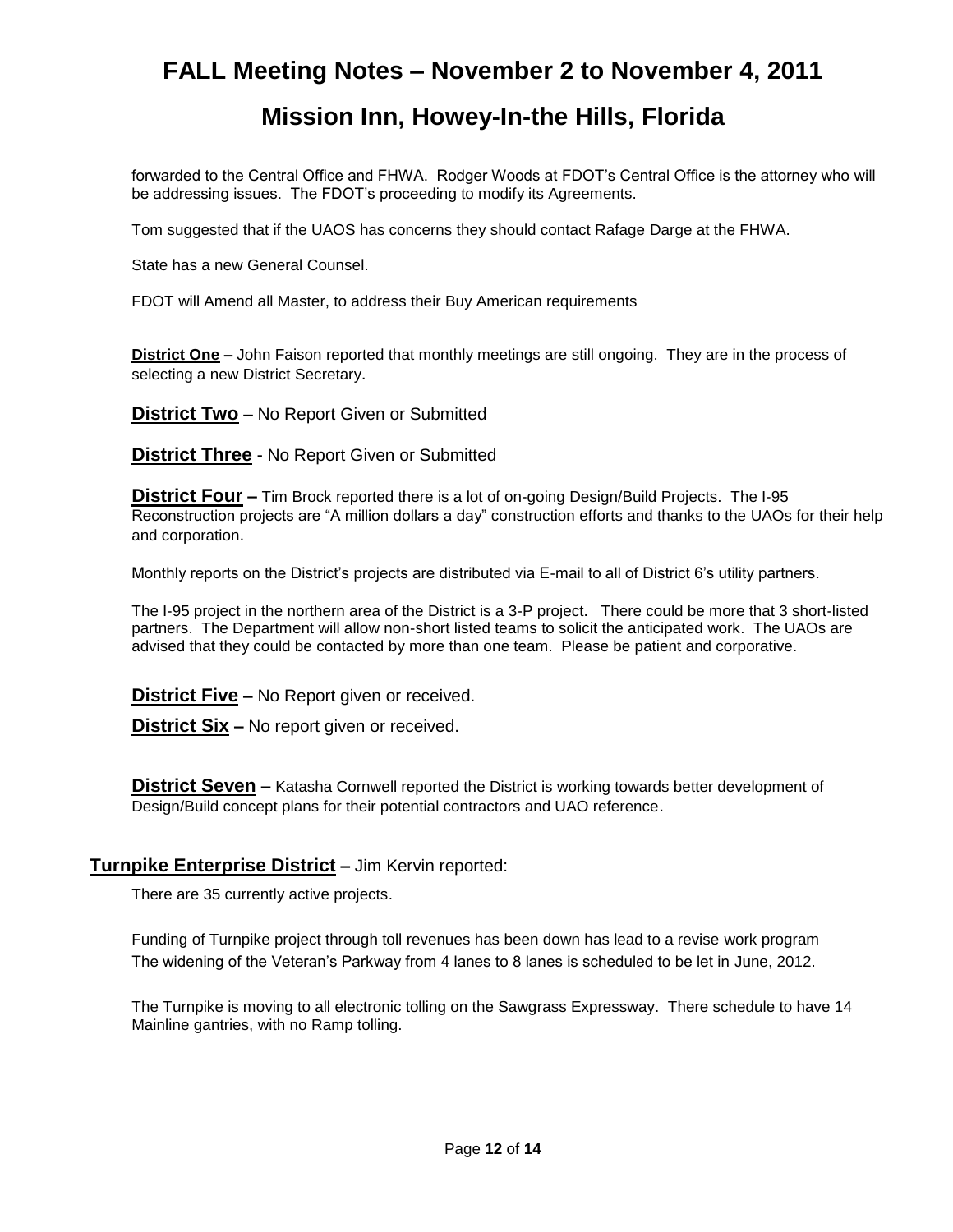### **Mission Inn, Howey-In-the Hills, Florida**

## **FUCC SUBCOMMITTEE REPORTS**

(The majority of the FUCC Sub-Committees are provided elsewhere in these notes and minutes.)

#### **E-Business – John Murphy**

John reported that the Web site is updated and information is submitted. He does not have the ability to a group "web Blast" and this type of communication must be coordinated through Dennis LaBelle.

#### **Conflict Matrix**

No meeting notes submitted.

#### **UCC – Conference Planning – Program Planning; Dennis LaBelle**

The location of the meetings for 2012 has been confirmed. Marco Island has a contract through 2012, with Mission in through 2012. The winter 2014 meeting location may need to be relocated to have some costs savings. Anyone with a suggestion should notify Dennis as soon as possible.

The "Agenda" on the FUCC web site may not always be the latest. The E-Mail "blast" from Dennis is the latest.

We need and agenda suggestion from each Committee and Sub-committee in order to provide a meeting forum that is useful.

Paul Scott will review the TRB's incentives and use of the R/W by the utility providers at the Ocala meeting in 2012.

Dennis will look into getting more information on the FDOT's "Buy American" requirement for the Ocala meeting.

UCC update:

- 1) The last module is nearing completions.
- 2) There is a request form Polk County for a presentation of the Construction Module. However, the County only has 10 interested. We need more to participate before the Module can be presented.

If anyone observes a presentation that they feel would benefit the FUCC membership, please let Dennis know the name of the contact person to contact.

### **OLD BUSINESS**

None

### **NEW BUSINESS:**

There was a motion brought forward from the Steering Committee Motion to authorize David Kuhlman to notify the United States access Board advocating the FUCC request for the retention of the (32") 32 inchhorizontal exceptions clearance, currently in use (proposed revisions to the ADA Acts). After a brief discussion, Arlene Brown (TECO) moved and Bryan Lantz (Verizon) seconded the motion be put to the item to a vote. Motion passed.